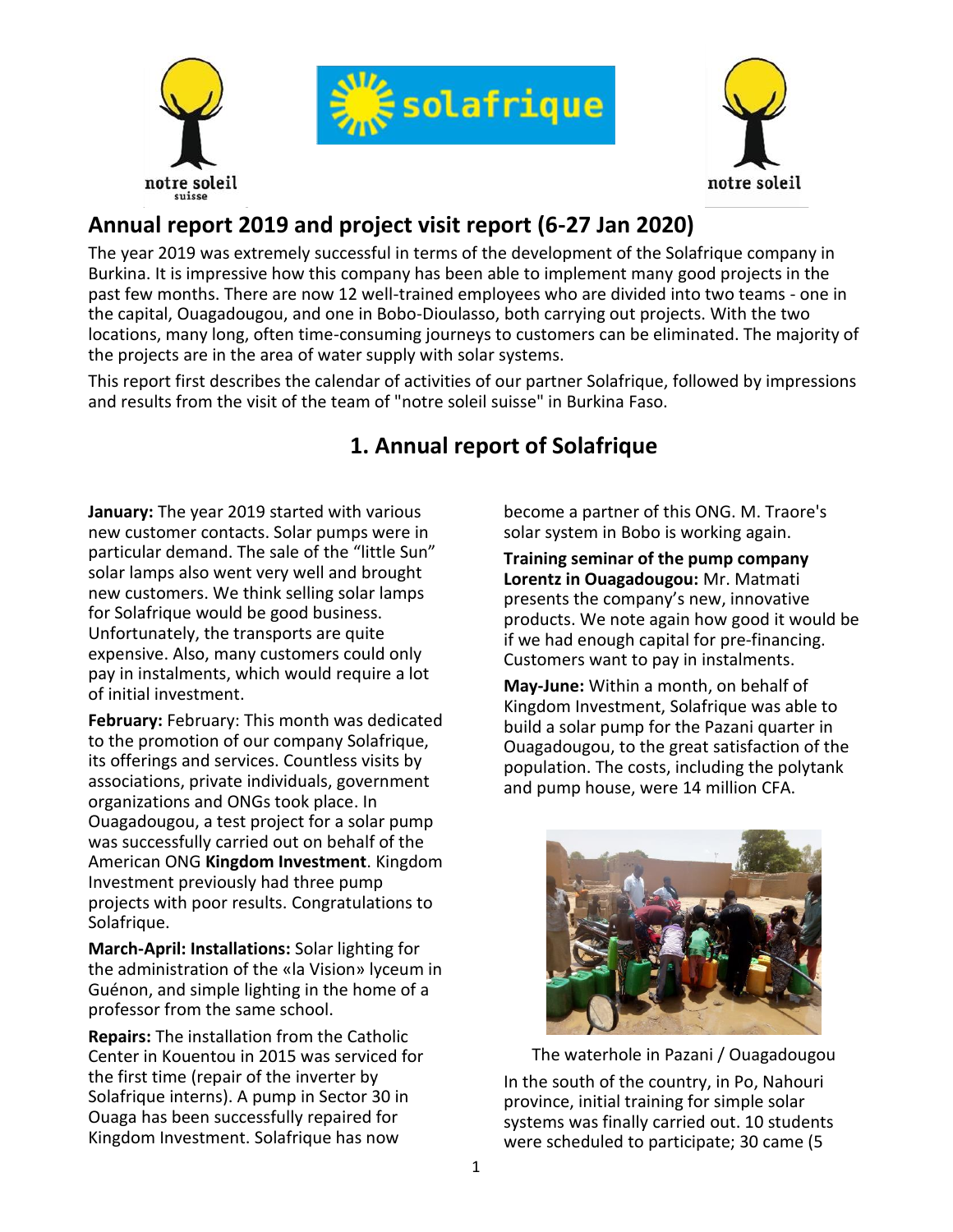women and 25 men). A big success! A pity it was not possible to combine the training with a practical project - money for the material was lacking.



Training young people in Po

**July:** Solafrique helped the ONG "**Compassion Internationale**" equip their 6 centers (CDE = Center de Développement pour Enfants) with good quality solar installations. A 10-point program was drawn up and its implementation carefully checked.

The company also made a cost estimate for a larger PV system for Tiebélé's Mairie on behalf of private donors. As a trend, Solafrique is increasingly making cost estimates and evaluations for third-party installations on behalf of ONGs, which will promote the acquisition of new projects.

### **August-September: Mr. Asso travels to Switzerland for further training**



Mr. Asso training in Switzerland

**October - December:** Back from his training, Mr. Asso invested a lot of time in the training of the staff: goals of the company, organization, entrepreneurial thinking, successful establishment of a company, marketing and commercial management,

applied solar technology, e.g. how does a solar pump work.

The **Bobo team** then installed the solar system financed by "notre soleil suisse" in the Lycée privé "Emmaus".



The solar system in the Lycée «Emmaus»

Drilling was successfully carried out on the recently purchased property of the future Solafrique **training center** in Bama. The water should also serve the surrounding population. This was followed by two repairs at Doctor Ouattara and in Bingdougousso, near Bobo. The team also spent a week doing research on local and foreign solar companies.

From 4.-11. Nov., the **Ouaga team** participated in the agricultural exhibition **"la journée agro alimentaire"** with a stand, thus making Solafrique's products better known.



Agricultural exhibition: the Solafrique stand A lot of time was invested in customer contacts (Dec. 15-19). A pump was repaired in **Witenga**, a successful drilling (Forage) followed in **Ouaga 2000** and Mr. Badiel got a solar system in his house. Large training courses on renewable energies and their job prospects also took place. 500 young people got an insight into the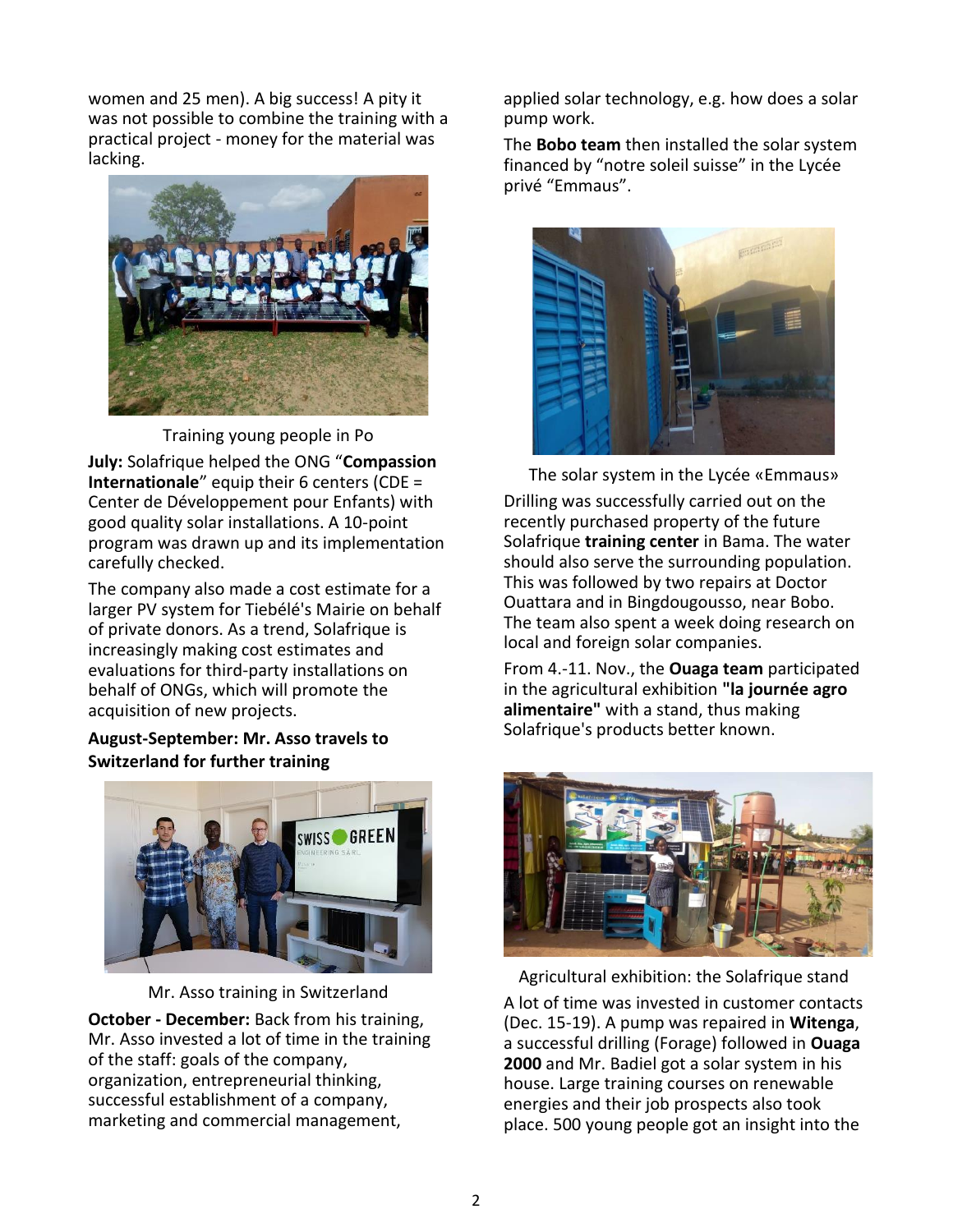installation and maintenance of simple solar systems. This training was financed by the ONG Job Booster and the state of Burkina Faso.

A further training of 42 apprentices was carried out on behalf of the **CDE** (Center de Dévelopement pour Enfants). This was followed by the installation of a pump in **Sonre** and two further drillings. Solafrique also had the opportunity to install a pump for the **ONG FEME** (Féderation des Églises et Missions Évangéliques).

Before the end of the year there was an training with Mr. Yonas Kiflom from Swiss-Green, who had traveled from Switzerland.



Yonas Kiflom as an instructor in Ouagadougou

In the first week of January, three more drillings followed in **Saaba** and **Diapaga**.

### **2. Project visit January 6-27, 2020**

My travel companions this year were Anne-Rös Scherrer and Ben Olschner. As in all previous years, the travel expenses were paid privately.

**Meetings in Ouagadougou:** on the first morning after our arrival we were picked up by Jonatha for a meeting in Solafrique's new company headquarters. When we arrived at Mr. Asso on the first floor, we first admired the large, elegant conference room - his family lives below - and got to know not only almost all employees with their special skills, but also three important people from friendly NGOs who, during the meeting, presented their organizations: **Mr. Noël Compaoré** from **FEM (Fonds Environnemental Mondial - UNDP)** and two members from the Protestant church "**Compassion Internationale**" who initiate projects that serve the population. They told of a woman who breeds goats near Fada and is afraid that her goats will soon die due to lack of water. There is a need for a solar pump for the villagers and their animals. Josias impressively presented the Solafrique company and its activities over the past three months. Afterwards, we were treated to a salad and fruit buffet.

The next meeting was at the FEM. Noël Compaoré gave an illustrated presentation about our joint energy kiosk project. Running a cell phone charging station in the form of a bistro in the villages definitely seems to address a real need.



An energy kiosk

The kiosks are each operated by a "grand mère solaire". The women were trained to operate the solar systems.

Another meeting during our trip was at **Helvetas**: Mr. Waongo, responsible for road construction, received us. Helvetas is working hard to improve connections between the rural villages, and the villagers are directly involved in the projects. Mr. Waongo was very impressed by the possibilities of solar technology, especially by our energy kiosk project.

We then had our first meeting with the NGO **Solidar Suisse**. We were received by the director, Mr. Dieudonné Zaongo, and by Mme Micheline Laure Ouameaga. We got an impressive presentation about the goals of this Swiss NGO. Her main topics: education, democracy, jobs (travail décent), marketing chains, cooperatives, unions (minimum wage,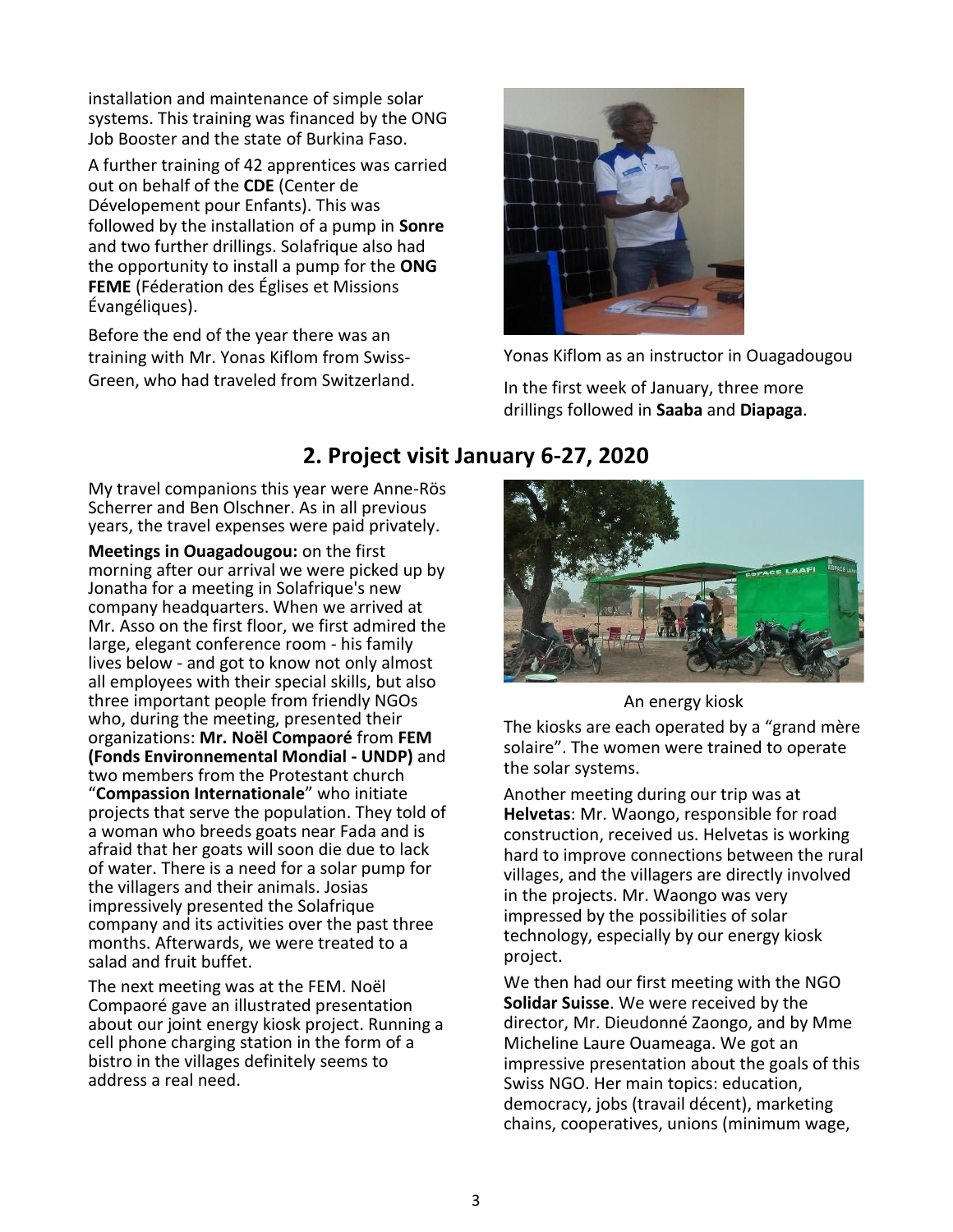collective agreements, no child labor). We hope to be able to contribute something with our solar technology.



Drilling

The next day we visited a well in a new suburb of Ouaga. When we arrived, the drill equipment was already in place. Water came out at a depth of 30 meters, but unfortunately it soon dried up. Drilling continued down to a depth of 120m, but without success - such a shame and such a loss of money.

**Trip to Bobo-Dioulasso:** The first morning in Bobo was used a visit to the Solafrique workshop. We found the warehouse to be very tidy. We also discussed the construction of our training center in Bama and visited the property. We marked the border with blue paint on the eucalyptus trees. (approx. 930m length!) We decided to build a wall with a gate on the side of the nearby village and protect the rest of the terrain with a special wire fence, which is obviously necessary because a lot of trees had been stolen.



Break during the visit to the property

## **3. Activities 2019 of our partner association Notre Soleil Burkina**

During our stay in Bobo, we were also able to take part in a workshop in the courtyard of Fatoumata Traore, the president of Notre Soleil Burkina, for the construction of Foyers Améliorés (improved wooden stoves made of clay).



Women build their own Foyers Améliorés Since only one of the approximately 30 women can read and write, we decided to organize a literacy course for them.



Women learn to read and write

Many trees were planted again during the rainy season. We drove with Fatoumata to the country control over a terrible dirt track and found that many of the trees had suffered from fires. There are actually villagers who catch rats, rabbits and other small animals by setting fires to the fields.

At the same place, Fatoumata showed us the plans of the school house that she intends to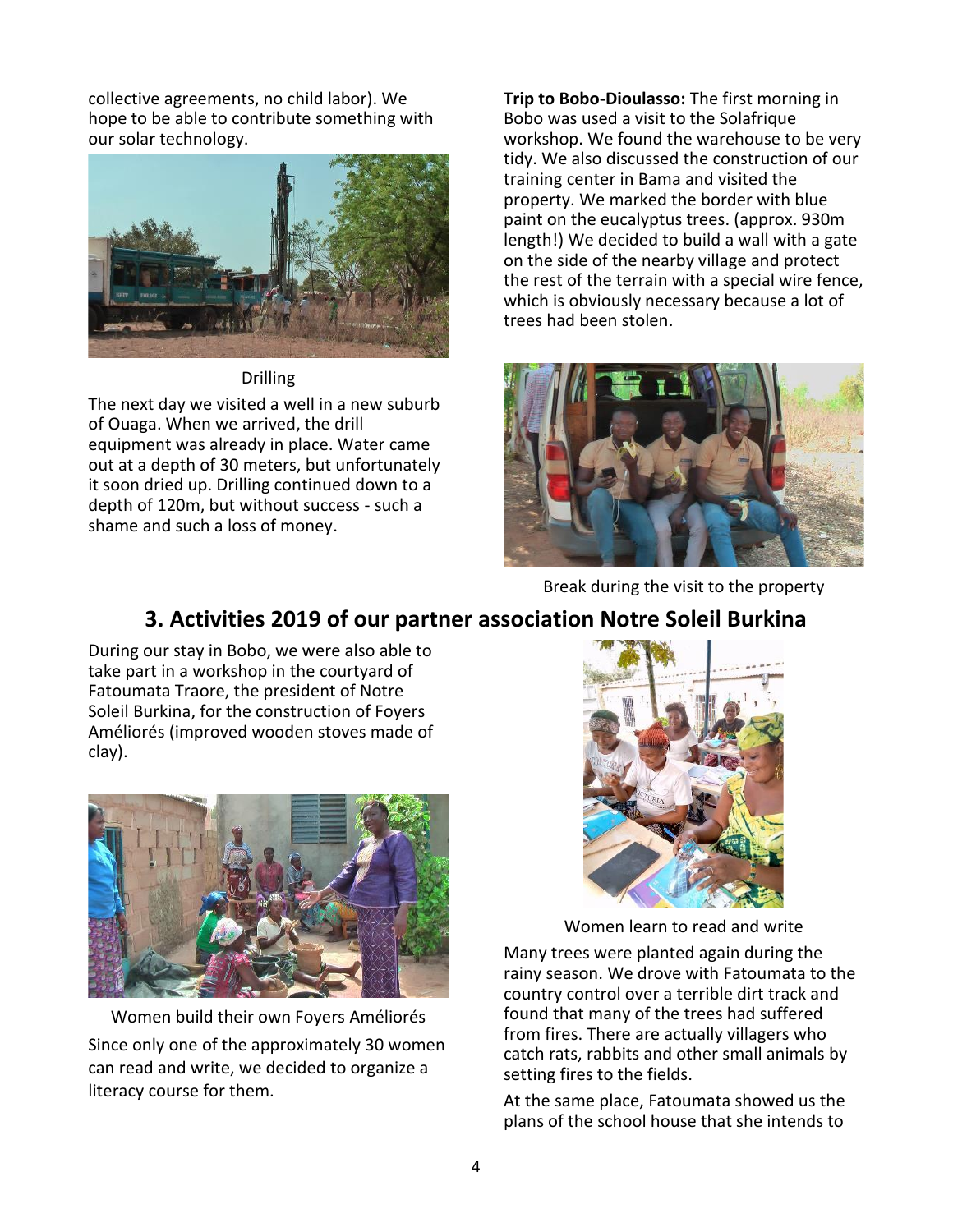build for the children of the village of Borodougou. We decided to finance the solar lighting of three of the six classrooms and also external lighting for the gallery via notre soleil suisse.

**Drive back to Ouaga via Koudougou:** We (Mr. Asso, Augustin, Annerös, Ben and I) drove back to Ouaga via Koudougou to visit the new solar center «Zoodo». We were welcomed by Karin Jäggi (coordinator of the "enfant pour enfant" and "Compassion Internationale" foundations). We really liked the center, which we visited the next morning: We were welcomed by 17 apprentices (electro & solar) in the training room. Other rooms: a conference room with a large, round table, office and cooled battery room, a large workshop, a magazine ... There was also a kitchen and accommodation. This visit was a precious opportunity for our architect Ben Olschner, because we want to build a similar center in Bama.

**Visit to FASO-BIOGAS:** Another interesting visit concerned Gilbert Breminkmeyer's large biogas plant, right next to the Ouaga slaughterhouse. The employees collect all possible organic waste from the surrounding area (Brakina brewery, slaughterhouse, a nearby farm with cattle ...). This helps generate biogas and highquality fertilizers. The gas is used to produce electricity, which is fed into the city network, making the system self-supporting. The goal is a totally closed-loop operation.

**Journey south to Songo2 and Guénon:** On the way to Songo 2 with Mr. Noël Compaoré and Mme Cécilia Somé, President of AMIFOB (Amicale des Forestières au Burkina), we visited four recently created energy kiosks. In the village of Goyenga, - the kiosk opened in June 2019 - the members of the "Comité de Gestion du Kiosque" welcomed us. People were very happy that they got a test kiosk because they see it as a mark of recognition for their village.



The energy kiosk in Goyenga

2-4 jobs were also created. The kiosks are made of sheet metal and have a kitchen equipped with a freezer and gas stove and a bistro section with a few chairs and small tables. All were managed by grandmothers (Grand-mères solaires) and are open from 6 am-10pm. Therefore, not only men but also women came to eat, as we had been hoping.

It was generally criticized that the restaurant part was too small and not under the same roof as the kiosk. It was difficult to attach the TV and it would probably not be possible to operate it in heavy rain. All kiosks lacked lighting in the bistro section, a magazine and the most important thing: a mobile phone charging station.

**Visit to the women's garden in Songo 2:** We were welcomed by singing and dancing women at the garden gate and led through the huge garden to a shadow tree. There are now four basins distributed in the garden, all of which are supplied by our pump, which was installed in 2018. We saw moringa, yams, beans, onions, peppers etc.

Under the tree, we were received by the village elder and his council. Luc Kazagabou, the Conseil Communal, organized everything very well and also took on the role of the translator in the numerous addresses. Finally, we were treated to a lunch - "To" made from corn flour with sesame sauce - and numerous gifts.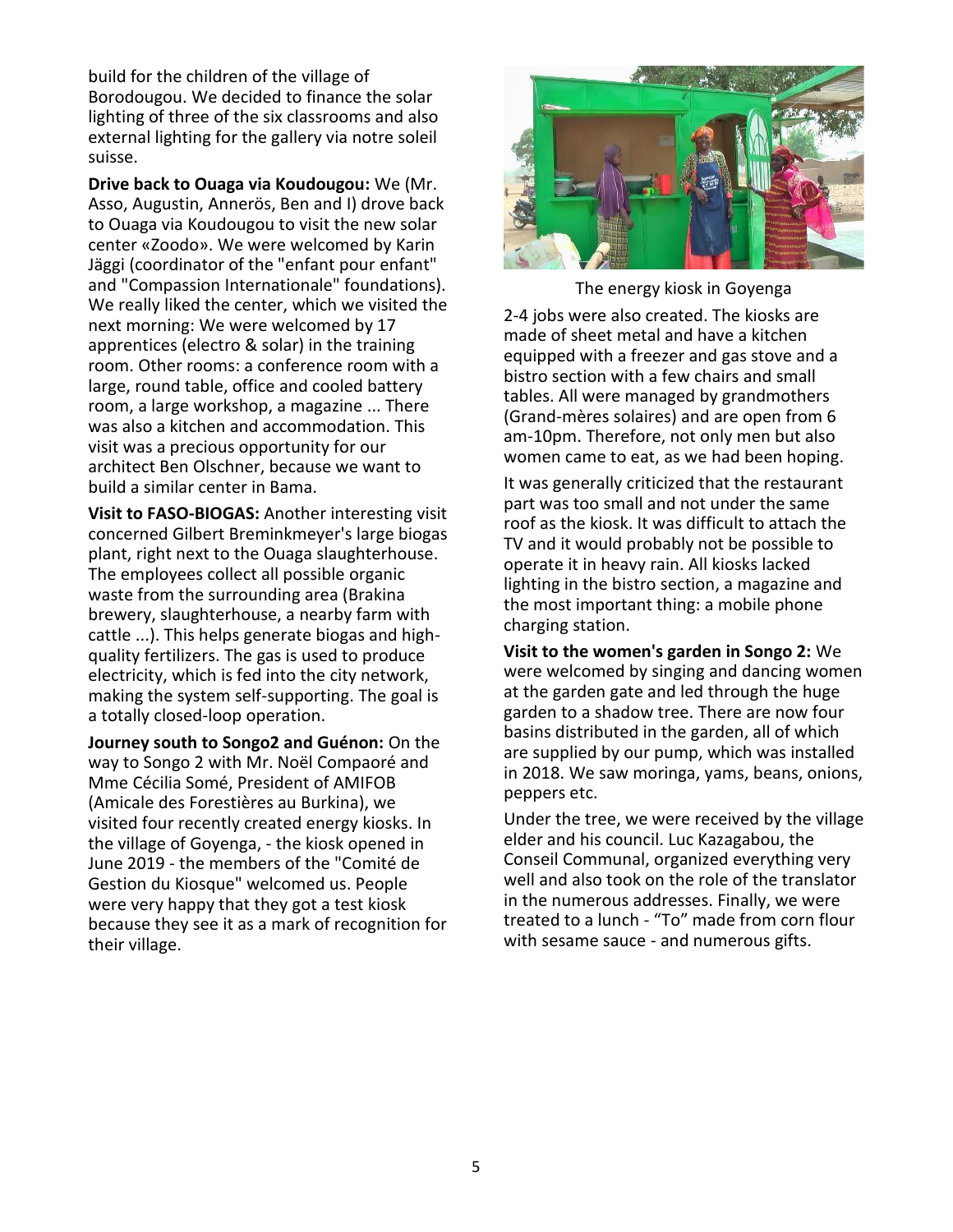

The waterhole of the women's garden, Songo 2

**Visit to Guénon's CSPS:** The doctor was very happy about the new beds that Mr. Groner, a member of the board of notre soleil suisse, had organized for him. Unfortunately, it is still difficult to get enough medication, since everything is organized centrally from the capital and a lot of goods gets lost on the way to the south. He wants a solar sterilizer, three comfortable chairs for each of the two doctor's offices, and an ambulance for patient transportation.

**Visit to the primary school in Guénon:** We were led from one classroom to another and were able to find that the benches donated by Switzerland had been delivered. The classes are huge (up to 92 children), but nobody had to sit on the floor anymore and there were no more five, but only three or four children per bench.



In the Guénon primary school

**Visit to the high school of Guénon:** We visited the library's structure that had just been completed - still without a roof, but very well built and quite large. The house for the

administration, the bike shelter and the school kitchen did not exist last year either. Many students and also a large group of sponsored children came to greet us. I was particularly pleased with a literacy course and the beautiful school garden. There was even a small swimming pool for the students in one corner; the water is exchanged frequently and is used to irrigate the garden.



Partial view of the new library in Guénon

**It was a very impressive trip with many interesting encounters.**

#### **Mr. Asso's project goals for 2020**

- **- Many more solar projects**
- **- Many more basic photovoltaic training courses for young people** (groups of 10 young women and men) in each of the 13 regions of the country including a practical installation (e.g. schoolhouse lighting, CSPS, church / mosque).

**- Women's workshops** for the manufacture and use of solar ovens and dryers in each of the 5 zones

- Great progress in the development of a **solar mill** and the **solar kiosks**

- Installation of many solar pumps

- Financing for **social projects** and the construction of our **Solafrique solar training and production center** in Bama.